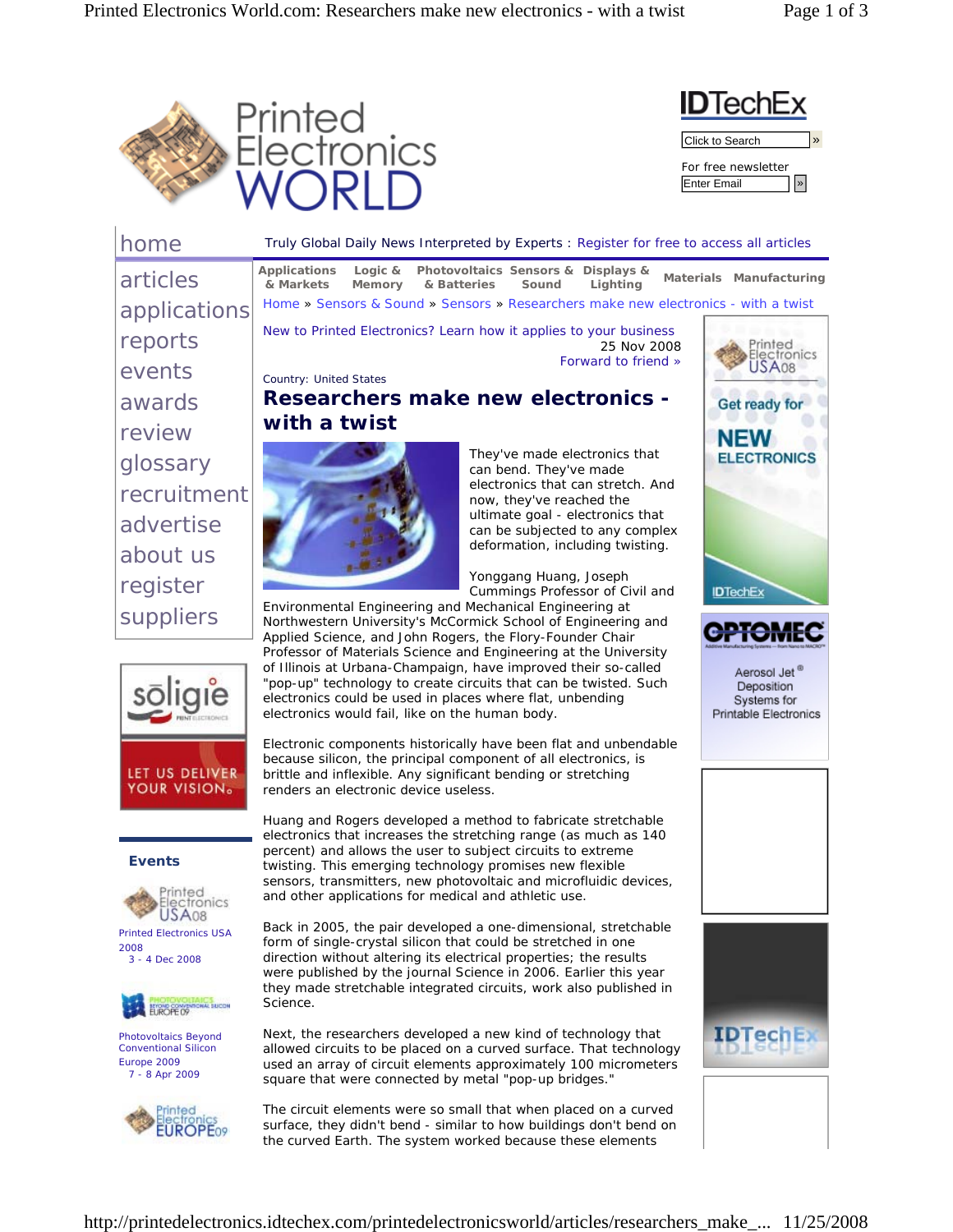Printed Electronics Europe 2009 7 - 8 Apr 2009



Photovoltaics Beyond Conventional Silicon USA 2009 16 - 17 Jun 2009

#### **Reports**



World's only report on these technologies, presenting forecasts, players, technologies and opportunities

#### **Articles**

**III** The new electronics –• paradigm

**III** An invisible cloak may  $\blacktriangleright$  be 5 years away using transformation optics

**Frontier Carbon** Corporation - latest news

were connected by metal wires that popped up when bent or stretched. The research was the cover article in Nature in early August.

In the research reported in Proceedings of the National Acadamy of Sciences, Huang and Rogers took their pop-up bridges and made them into an "S" shape, which, in addition to bending and stretching, have enough give that they can be twisted as well.

*"For a lot of applications related to the human body - like placing a sensor on the body - an electronic device needs not only to bend and stretch but also to twist,"* said Huang. *"So we improved our pop-up technology to accommodate this. Now it can accommodate any deformation."*

Huang and Rogers now are focusing their research on another important application of this technology: solar panels. The pair published a cover article in Nature Materials this month describing a new process of creating very thin silicon solar cells that can be combined in flexible and transparent arrays.

The work on twistable electronics was supported by the National Science Foundation and the U.S. Department of Energy.

*Top image: An optical image of an electronic device in a complex deformation mode - courtesy of Northwestern University.*

Also read Scientists create stretchable silicon circuits and Stretchable Electronics to go on Electroactive Polymers.

For more attend Printed Electronics USA 2008 and Printed Electronics Europe 2009.

*Source: Northwestern University*

Forward to friend »

**« Previous Article** DuPont MCM introduces new offering for printed electronics

**Truly Global Daily News Interpreted by Experts : Register for free to access all articles** 

# **To learn More:**

### **Attend:**

- Printed Electronics USA 2008
- Conventional Silicon Europe 2009
- 2009

# **Read the latest research:**

• Inorganic and Composite Printed Electronics 2008-2018

## **Other Recent Articles**

- The new electronics paradigm
- An invisible cloak may be 5 years away using transformation optics
- Frontier Carbon Corporation latest news

## **Read more articles on these topics**

- Applications & Markets
- Photovoltaics &
- Batteries » Batteries
- Photovoltaics &
- Batteries » Photovoltaics
- Sensors & Sound » Sensors • Displays & Lighting » Displays
- Materials
- Applications & Markets » New market creation

Copyright © 2008 IDTechEx Ltd | Downing Park, Swaffham Bulbeck, Cambridge, CB25 0NW, UK | Email:



**Organic & Printed Electronics in East Asia** 







- 
- Photovoltaics Beyond
- Printed Electronics Europe
	- Photovoltaics Beyond Conventional Silicon USA 2009